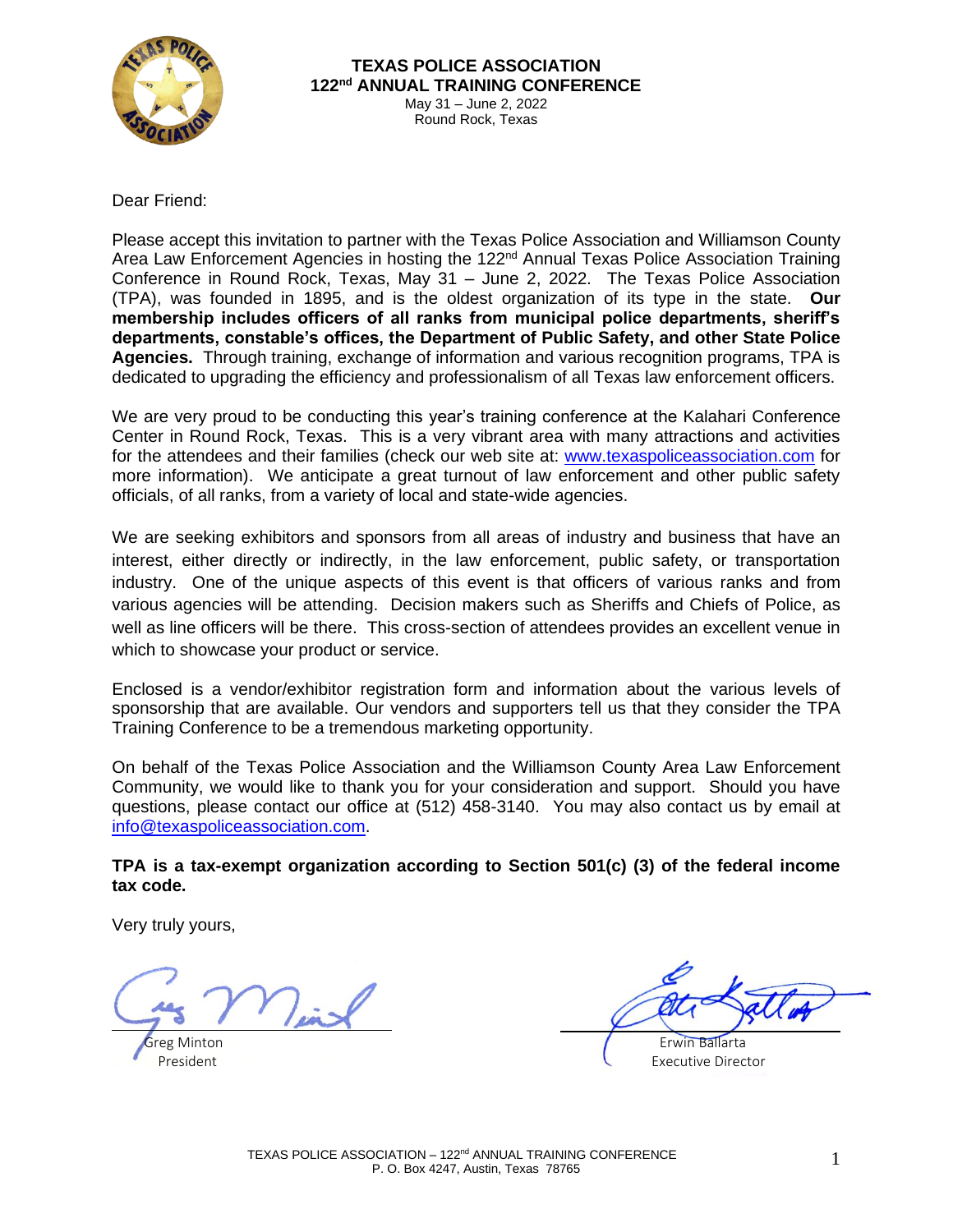

# **2022 VENDOR/EXHIBITOR REGISTRATION**

**Each vendor/exhibitor is allowed two (2) representatives.** The Vendor/Exhibitor booth fee allows both representatives to attend all Conference Events at no additional charge. Vehicles and equipment will be able to be displayed inside the hotel meeting space as well as a designated location outside the hotel.

**An additional fee of \$50** is required for each additional representative, spouse, or guest. This fee allows the additional individual(s) to attend all Conference Events. If children will be attending, contact the TPA Office at (512) 458-3140 for registration information.

**As a vendor / exhibitor**, you are a vital part of our program and will receive our fullest cooperation. The Kalahari Conference Center, 3001 Kalahari Drive, Round Rock, Texas 78665, is the site for all general and training sessions, and the site for exhibitor displays. The exhibitor area is on the ground level of the hotel. General registration, breaks, and other functions will be in the exhibitor area, thus maximizing contact between exhibitors and attendees. Your company name will be listed in the Conference Program and in the September/October Issue of the *Texas Police Journal*.

**Exhibitor booths will be equipped** with one skirted 30" x 6' table and two chairs. Vendors needing electricity, AV needs, etc. will have information included in their confirmation information to order these items directly through the Hotel. Set-up time for exhibitors will be 1:00 p.m. to 3:00 p.m. on Tuesday, May 31<sup>st</sup>. Breakdown will be at 2:30 p.m. on Thursday, June 2<sup>nd</sup>.

**Exhibitor booths can be reserved** by remitting the full amount of \$800. Checks should be made payable to "Texas Police Association," and should be forwarded along with the attached registration form to: Texas Police Association, P. O. Box 4247, Austin, Texas 78765. American Express, Discover, MasterCard, & Visa are accepted. Exhibitor booth space is limited and will be reserved on a "first received – first reserved" basis. *Refunds cannot be considered after May 20, 2022*.

**Hotel Reservations** can be made by using the following link for the Kalahari Resort and Conference Center [TPA Annual Conference](https://book.passkey.com/e/50275518). Room rates per night are \$159.00 for single, double, triple, or quad rooms. This rate is available for TPA Conference attendees for the conference dates. Registration deadline for receiving the special room rate is May 2, 2022.

| <b>REGISTRATION FORM</b>                               |     |                                                                                                                                                                                                                               |       |
|--------------------------------------------------------|-----|-------------------------------------------------------------------------------------------------------------------------------------------------------------------------------------------------------------------------------|-------|
| <b>EXHIBITOR BOOTH:</b>                                |     | Name: Name: 2008. And 2008. And 2008. And 2008. And 2008. And 2008. And 2008. And 2008. And 2008. And 2008. And 2008. And 2008. And 2008. And 2008. And 2008. And 2008. And 2008. And 2008. And 2008. And 2008. And 2008. And |       |
|                                                        |     |                                                                                                                                                                                                                               |       |
|                                                        |     |                                                                                                                                                                                                                               |       |
| City:<br><u> 1980 - Andrea Andrew Maria (h. 1980).</u> |     | State: _______________________                                                                                                                                                                                                |       |
| Contact Person: Contact Person:<br>Phone               | Fax | Cell                                                                                                                                                                                                                          | Email |
|                                                        |     |                                                                                                                                                                                                                               |       |

Yes, count me in. Enclosed is our \$800.00 Exhibitor Booth fee inside Meeting Space.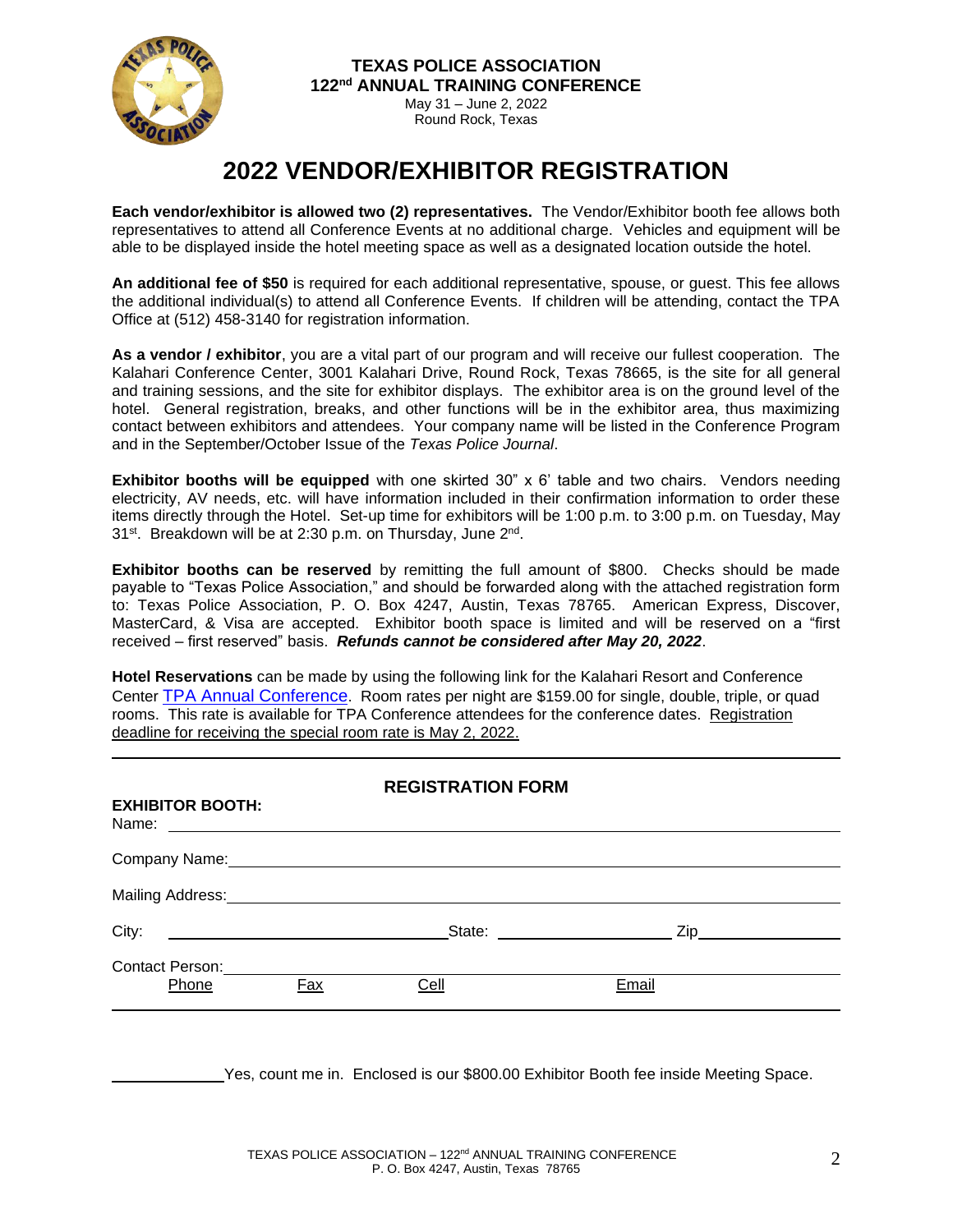

#### **PRIMARY BOOTH REPRESENTATIVE:**

(Name badges will be made from this information, so please type or print)

| Spouse / Guest: __________________________Children: ____________________________  |  |  |
|-----------------------------------------------------------------------------------|--|--|
| ADDITIONAL BOOTH REPRESENTATIVE(S):                                               |  |  |
|                                                                                   |  |  |
|                                                                                   |  |  |
|                                                                                   |  |  |
| Spouse / Guest______________________________Children: __________________________  |  |  |
| ADDITIONAL BOOTH REPRESENTATIVE(S): - \$50.00 Each                                |  |  |
| Spouse / Guest: Children: Children: Children:                                     |  |  |
| ADDITIONAL BOOTH REPRESENTATIVE(S): - \$50.00 Each                                |  |  |
|                                                                                   |  |  |
|                                                                                   |  |  |
|                                                                                   |  |  |
| Spouse / Guest: ___________________________Children: ____________________________ |  |  |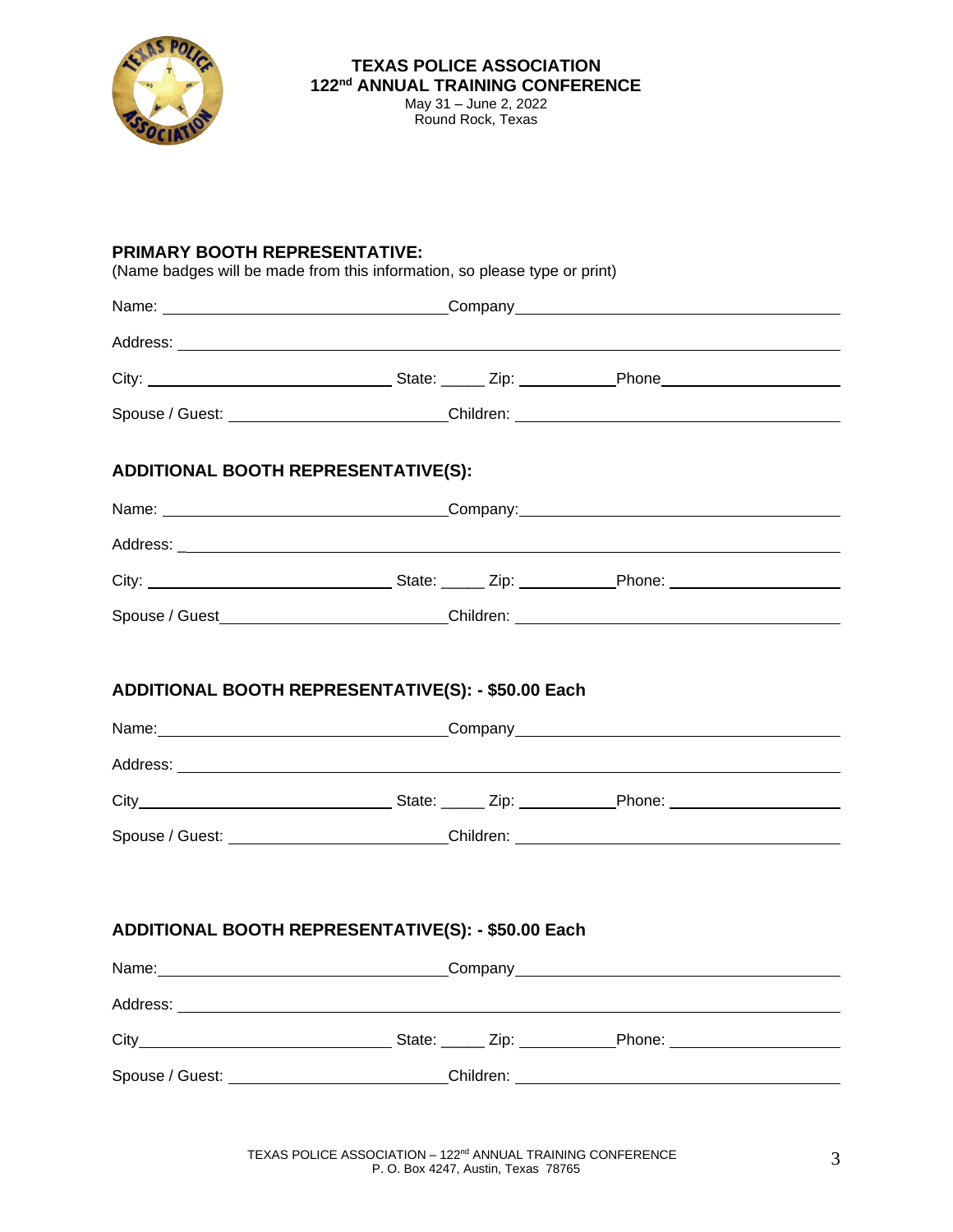

**TEXAS POLICE ASSOCIATION 122nd ANNUAL TRAINING CONFERENCE**

> May 31 – June 2, 2022 Round Rock, Texas

# **SPONSOR PACKAGES**

#### **PRESIDENT'S SPONSOR \$10,000**

Available sponsorships: 4 (exclusive per industry)

- 1 Exhibitor booth space
- Company name, and logo on display as *President's Sponsor* at conference
- *President's Sponsor* recognition in conference program
- 1 half-page ad in conference program
- Your name in one issue of the *Texas Police Journal*

### **OTHER SPONSOR PACKAGES**

| <b>DIAMOND LEVEL \$7,500</b><br>Available sponsorships: 6                                                                                                                                                                                                   | <b>PLATINUM LEVEL \$5,000</b><br>Available sponsorships: 10                                                                                                                              | <b>GOLD LEVEL \$2,000</b><br><b>SILVER LEVEL \$1,500</b><br><b>BRONZE LEVEL \$1,000</b>                         |
|-------------------------------------------------------------------------------------------------------------------------------------------------------------------------------------------------------------------------------------------------------------|------------------------------------------------------------------------------------------------------------------------------------------------------------------------------------------|-----------------------------------------------------------------------------------------------------------------|
| 1 Exhibitor booth space<br>Company name and logo on<br>display as Diamond Sponsor at<br>conference<br>Diamond Sponsor recognition in<br>conference program<br>1/4-page ad in conference<br>program<br>Your name in one issue of the<br>Texas Police Journal | Company name on display as<br>Platinum Sponsor at<br>conference<br><b>Platinum Sponsor recognition</b><br>in conference program<br>Your name in one issue of the<br>Texas Police Journal | Recognition in conference<br>٠<br>program<br>Your name in one issue of the<br>$\bullet$<br>Texas Police Journal |

### **EVENT SPONSORSHIP OPPORTUNITIES**

| $\bullet$ | Guest/Keynote Speaker                | <b>Contact the TPA Office</b> |
|-----------|--------------------------------------|-------------------------------|
| $\bullet$ | <b>President's Reception Sponsor</b> | \$5,000                       |
| $\bullet$ | Lunch Sponsor                        | \$3,500 (1 Available)         |
| $\bullet$ | Coffee Break                         | \$1,500 (4 Available)         |
| $\bullet$ | Spouse/Youth Event                   | \$500                         |
| $\bullet$ | Conference Bag Inserts               | \$250 Per Item                |
| $\bullet$ | Take-One Table                       | \$150 Per Item                |